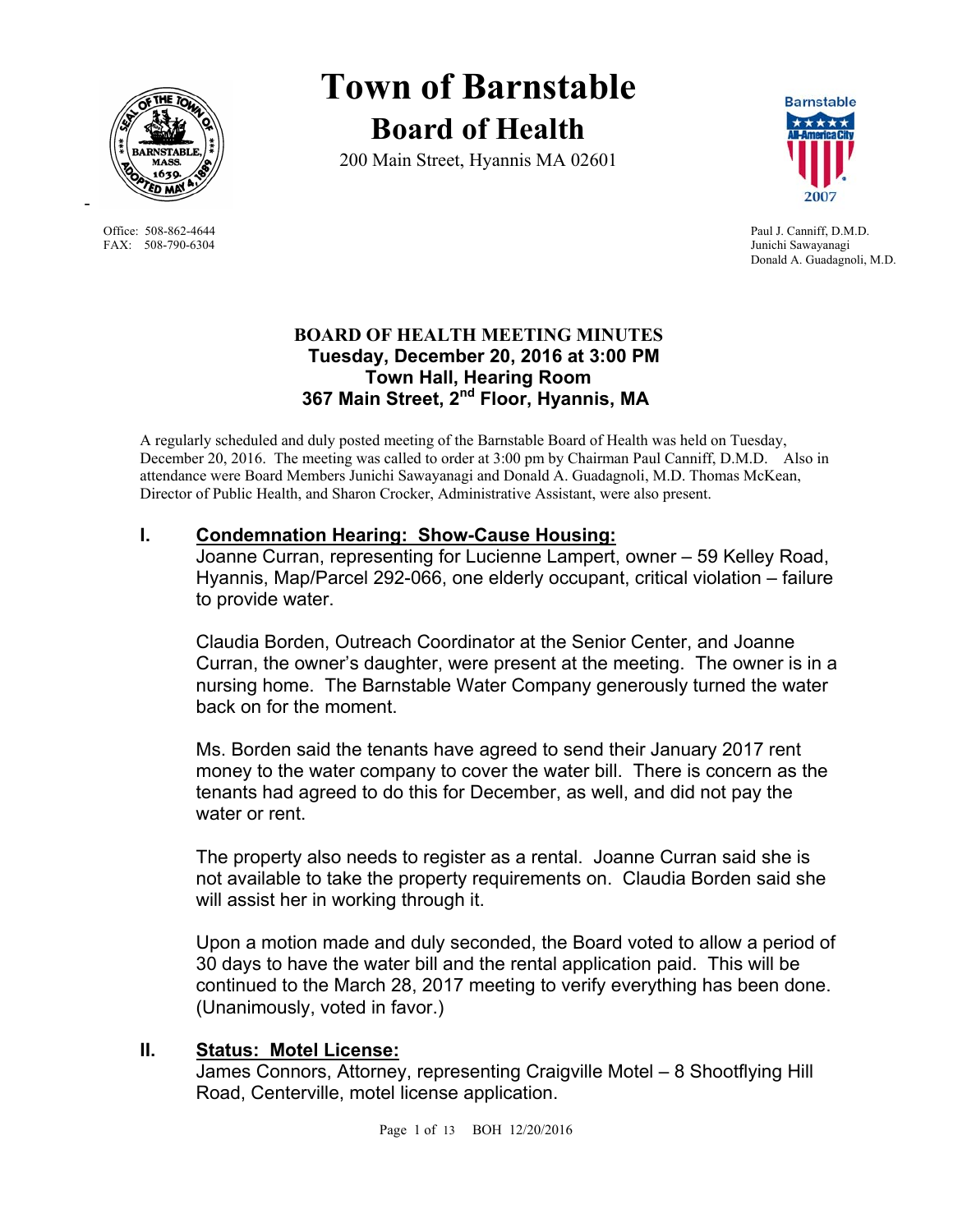Moved to the January 2017 Board meeting. (No one was present.)

#### **III. Variance – Septic:**

A. Dan Ojala, Down Cape Engineering, representing Anthony and Eleanor Leone, owners – 23 Burnham Street, Marstons Mills, Map/Parcel 043-035, 23,878 square foot parcel, proposing addition of an enhanced treatment component.

Dan Ojala summarized the proposed plan.

 The owners are living there now and the system is working well. However, the owner wants to make use of three rooms as bedrooms, instead of two.

 There was a discussion on whether the length of required quarterly testing should be one or two years. MA DEP's certified approval letter for the MicroFast system as general use states they require only one year of quarterly testing. Mr. McKean stated he would be comfortable with one year of quarterly testing before coming back to the Board. Dr. Canniff suggested the Board stay consistent with prior approvals and recommended two years of quarterly testing before they can come back to the Board.

 Upon a motion made and duly seconded, the Board voted to grant the use of three bedrooms with the enhanced treatment component and there will be quarterly testing for TNN and TSS for a one year period with the possibility to come back before the Board, after one year, to ask for a reduction in the monitoring. (Unanimously, voted in favor.)

## **IV. I/A Monitoring Plan (Cont.):**

A. Thomas Smith representing Bonnie Smith, Trustee – 1627 Phinney's Lane, Barnstable, Map/Parcel 276-018, 14,359 square foot parcel, innovative alternative (I/A) septic plan previously approved by the Board of Health, monitoring plan to be approved.

Thomas Smith presented the quarterly monitoring plan (**EXHIBIT A**) for two years before making any requests for reductions to the Board. (The septic plan for the MicroFast was approved at the last meeting.)

Upon a motion duly made by Dr. Guadagnoli, seconded by Mr. Sawayanagi, the Board voted to approve the submitted monitoring plan of quarterly testing for two years after which time they may return to the Board to request a reduction. (Unanimously, voted in favor.)

B. Oyster Harbors Club – 170 Grand Island Drive, Osterville, requesting approval of monitoring plan modification for even flow.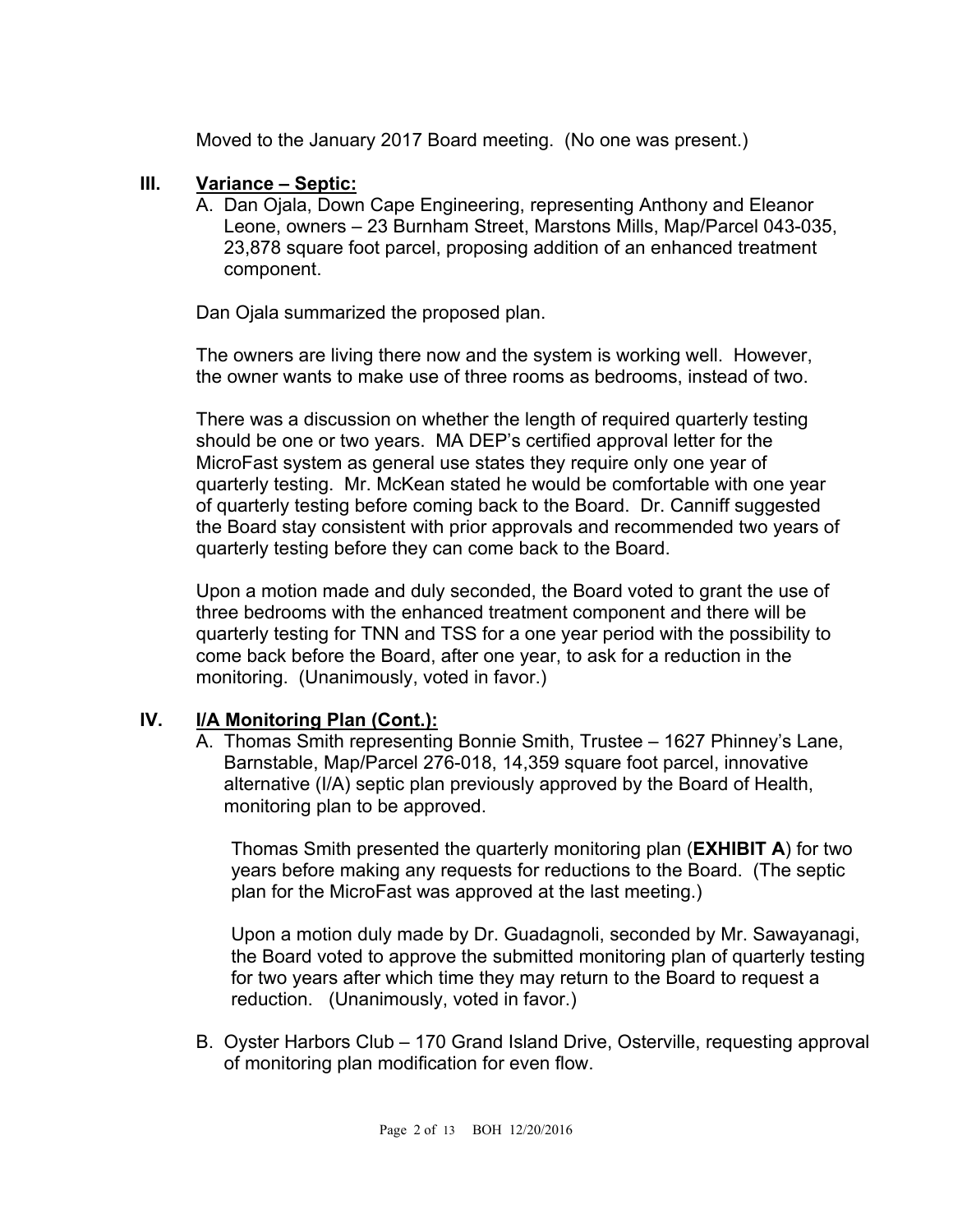At the November 2016 meeting, the Board discussed the modifications suggested by Winston Steadman to create a more even flow through the leaching system and was given the monitoring plan for review.

Upon a motion duly made and seconded, the Board voted to adopt the monitoring plan (**EXHIBIT B**) submitted with the condition that it be done for a minimum of two years. (Unanimously, voted in favor.)

#### **V. Sewer Connection:**

 Mark Snyder, Trustee, - 65 Sea Street Extension, Hyannis, MA, requesting an additional extension to connect to town sewer for potential owner of property.

Peter Snyder was present to represent his brother Mark at the meeting. As mentioned in the letter **(EXHIBIT C)**, there is a buyer for the property who is looking for assurance that the deadline extension to connect to the town sewer could be applied to him as well. There is no sewer stub available at this location and is not scheduled to have one installed.

Upon a motion duly made Dr. Guadagnoli, seconded by Mr. Sawayanagi, the Board voted to grant a five year deadline extension to connect to the town sewer and this extension will apply to any new owners, as well. (Unanimously, voted in favor.)

#### **VI. Subdivision# 362 & 658:**

Dan Ojala, Down Cape Engineering, representing Subdivision Modification Application # 362 & 658 for Maushop Avenue/Offshoot Road, Barnstable Village

Mr. McKean said the staff had no issues. Mr. Ojala will give a copy of the Form B to Health Division.

Upon a motion duly made and seconded, the Board voted to support the subdivision plan as presented. (Unanimously, voted in favor.)

#### **VII. Food – New**

A. Stephen Wilson, Baxter Nye Engineering representing Domino's Pizza – 237-243 Falmouth Road, Hyannis, requesting a easement for the dumpster and a grease trap variance.

Dumpster:

Mr. Wilson and Cliff Schorer, owner of proposed Domino's Pizza, were present. It was explained that the Planning Board approved a parking easement and discussed the dumpster being located on it. The Planning Board asked them to come to the Board of Health for the approval of locating the dumpster there.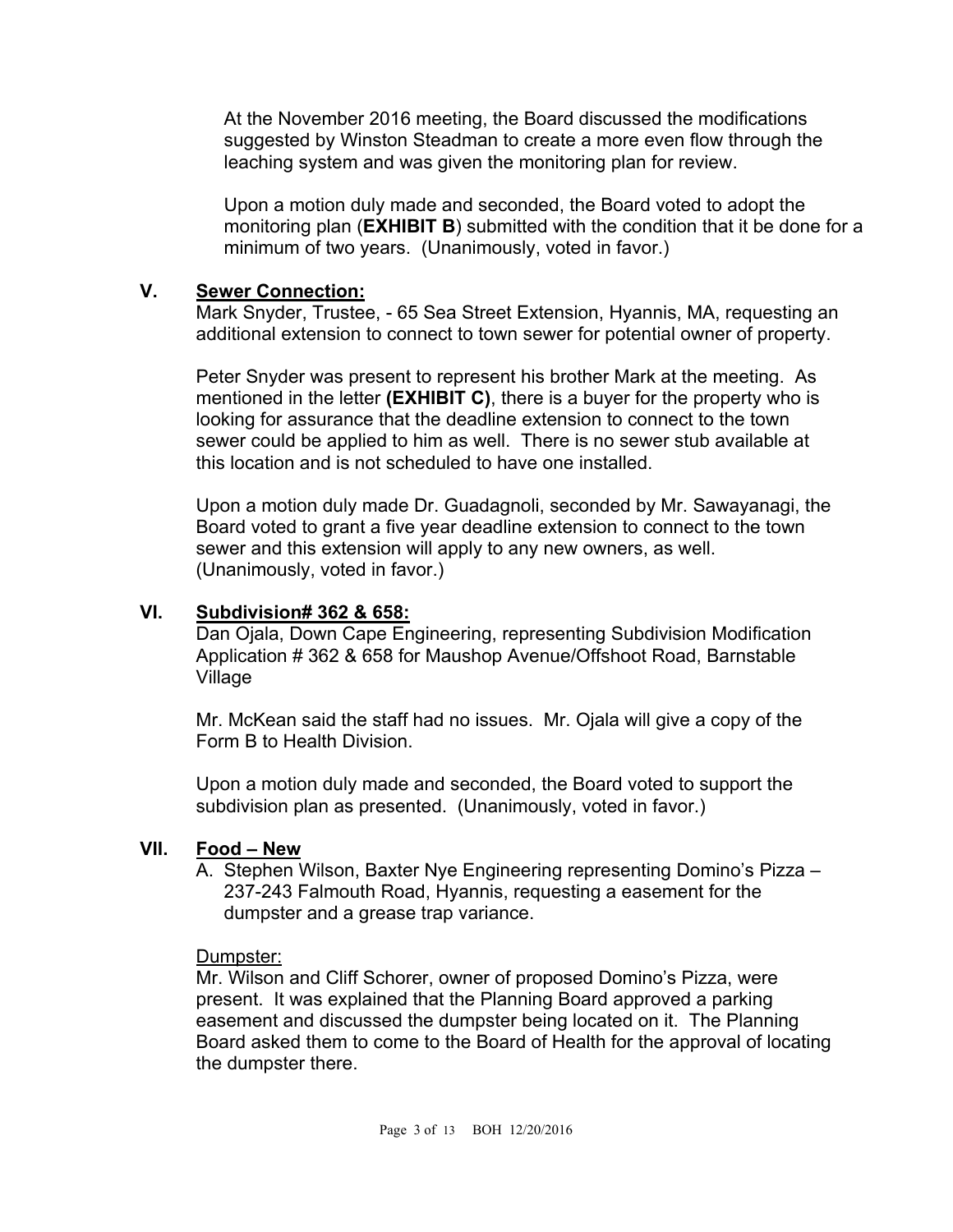The Board does not have an issue with the dumpster on the parking easement.

#### Grease Trap Variance:

The Board received an email from Roger Parsons, Town Engineer, which stated Roger did not support granting the variance for two reasons: 1) it is in a sensitive vacuum pump area of the sewer system and 2) the menu is pizza.

Cliff Schorer explained that they have a commissary kitchen elsewhere which does all the preparation work and would make frequent deliveries to them. There would be very little grease, if any, produced as the facility would simply assemble the ingredients onto the pizza and put the pizza onto the conveyor belt pulls the pizza through a 450 degree oven on a screen-type tray. No grease is produced.

Frank Foster, owner of Domino's in Harwich, spoke of the extremely low amount of grease accumulated at his facility. For tracking purposes, he had installed a high-tech camera in the grease trap and results showed minimal collected over the two year period.

The Board said the Board would want the support of the Town Engineer as the establishment would be connected to the town sewer.

The Board voted on each item separately:

- 1) Upon a motion made and duly seconded, the Board voted to accept the use of the parking easement for the dumpster location. (Unanimously, voted in favor.)
- 2) Upon a motion made and duly seconded, the Board voted to continue to the January 2017 meeting the grease trap variance item. (Unanimously, voted in favor).
- B. Cynthia Cole representing Federated Church 320 Main Street, Hyannis, proposes use of kitchen by Cape Cod Child Development, menu to be approved for grease trap variance.

Cynthia Cole stated the potential tenant, Cape Cod Child Development, did not work out. There is no land available to install an exterior grease tank in the ground. Cynthia would like to settle the grease trap variance so that the next possible tenancy can move along faster. She asked the Board to approve the variance and instruct which grease recovery device the Board would require so they can have it installed.

The Board recommended Ms. Cole see the Trapzilla installed at the Barnstable Market and that she see Larry Lemieux, Plumbing Inspector, for suggested products.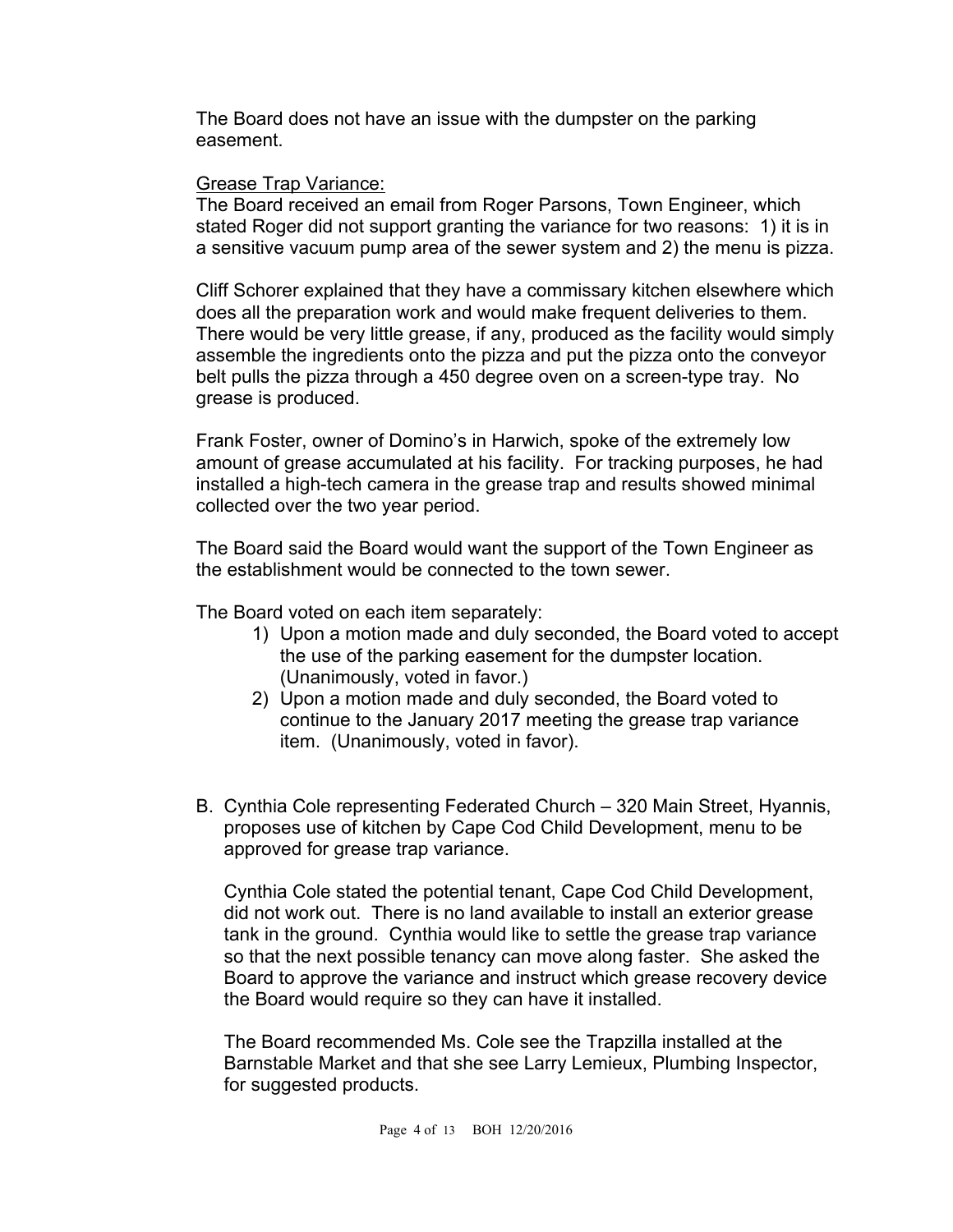Upon a motion duly made and seconded, the Board stipulated that any new tenants would still need to submit their menus for review to the Board to ensure no issues for the town sewer lines. (Unanimously, voted in favor.)

C. Scott Costanza, manager for new owner of International House of Pancakes (IHOP) – 790 Iyannough Road, Hyannis, requesting a toilet facility variance.

Mr. McKean stated the correct seat count is 102 (not 116 written on the application) Scott Costanza acknowledged that nothing has changed on the interior since the prior owner.

Upon a motion duly made by Dr. Guadagnoli and seconded by Mr. Sawayanagi, the Board voted to grant the toilet facility variance. (Unanimously, voted in favor.)

#### **VIII. Regulations / Policys: Lifeguard Rules at Swimming Pools:**

Members discussed the general options available to the pool operators of public and semi-public pools at this time. The Board will invite the pool operators and the Hyannis Deputy Fire Chief Dean Melanson to the January 2017 meeting where they will determine the course of action to continue with in regards to coverage at the pools.

Upon a motion duly made by Dr. Canniff, seconded by Dr. Guadagnoli, the Board voted to extend the Lifeguard Deregulation Policy until January 31, 2017. (Unanimously, voted in favor.)

#### **IX. Discussion:**

Regulation – "1650 rule" – consider changes.

The Board will study the 1650 rule and at the January 2017 meeting they will determine whether they are interested in changing it. If so, it will then be advertised in the public notices as an upcoming vote.

#### **X. Old / New Business:**

A. Minutes.

Some clarifications were made on the minutes at the meeting.

Upon a motion duly made by Dr. Canniff, seconded by Dr. Guadagnoli, the Board voted to adopt the minutes for the November 22, 2016 meeting. (Unanimously, voted in favor.)

B. Annual Special Events List and notice on page 4.

Annual Special Events List amended Dec 12, 2016 **(Exhibit D).**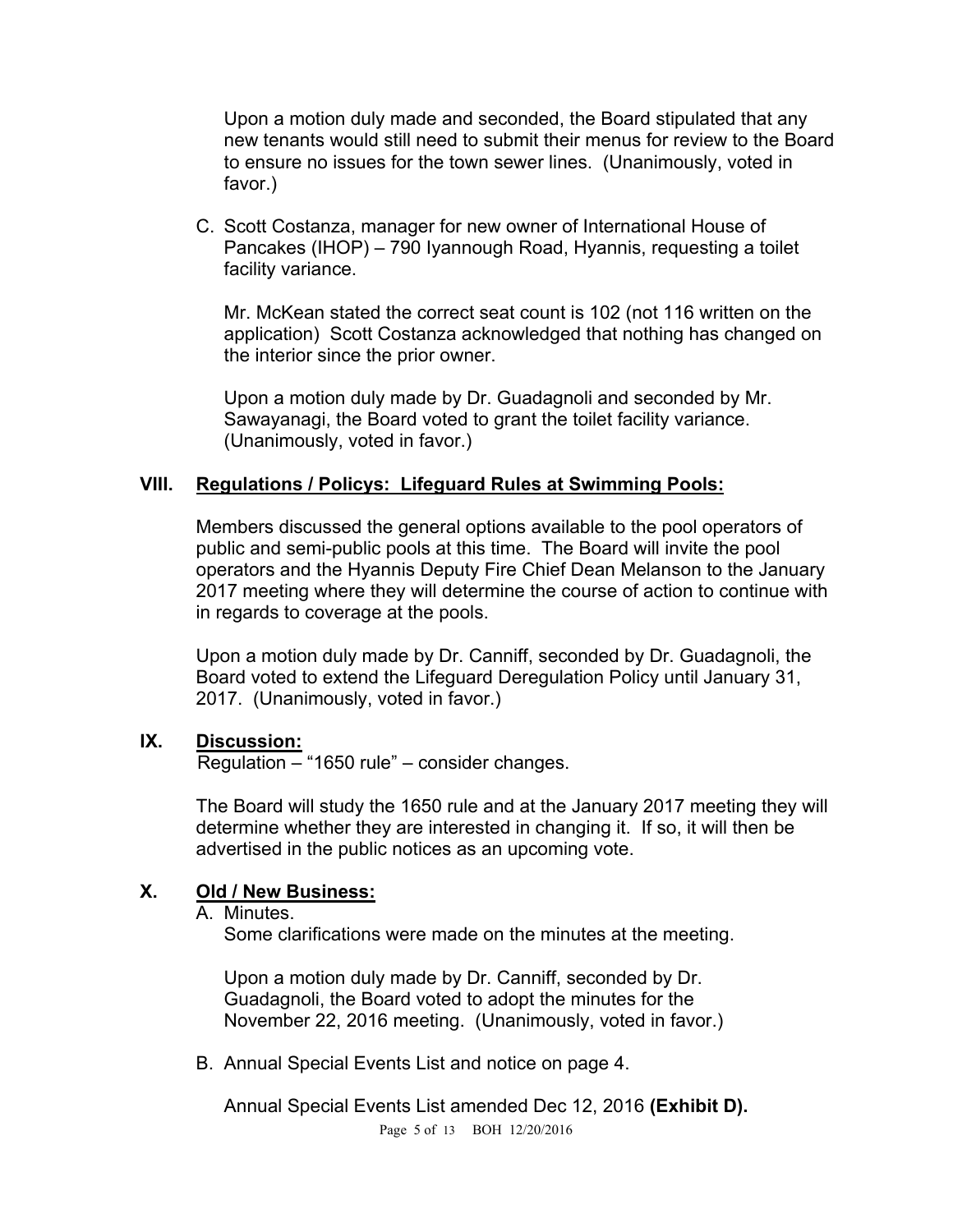The Board discussed the additional note on page 4. Upon a motion duly made by Dr. Guadagnoli and seconded by Dr. Canniff, the Board voted to adopt the following addition to the notation on the Approved Listing of Annual Special Events and Celebrations - Exclusions:

… "Also excluded from appearance before the Board of Health at a public meeting are one-day special events with non-potentially hazardous foods such as coffee, popcorn, pretzels, hot-dogs, salsa chips, potato chips, bottled water, soda and other low-risk foods; however, this exemption can only be applied after directly seeking permission from the Director of Public Health who will communicate with the Chairman of the Board regarding the request for exemptions.

In all cases, each applicant must obtain temporary food permits from the Health Division at least four days prior to the special event or celebration." (Unanimously, voted in favor.)

C. Reading material on effects of smoking - supporting age 21.

The Board received the reading material. Mr. McKean will check with Town Attorney Ruth Weil on an update of the status of proposed revised regulation.

#### ADDITIONAL:

Dr. Canniff said there is a news article reporting that US Senator Schumer is calling for a recall of e-cigarette batteries and devices as the number of explosions are increasing and the faulty lithium batteries are thought to be the culprit. In a 7-year period, there were 92 occurrences. Now, in less than15 months, there are reports of 99 explosions occurring. Many of the devices which have exploded were made in China.

Voted to Adjourn 5:10 pm.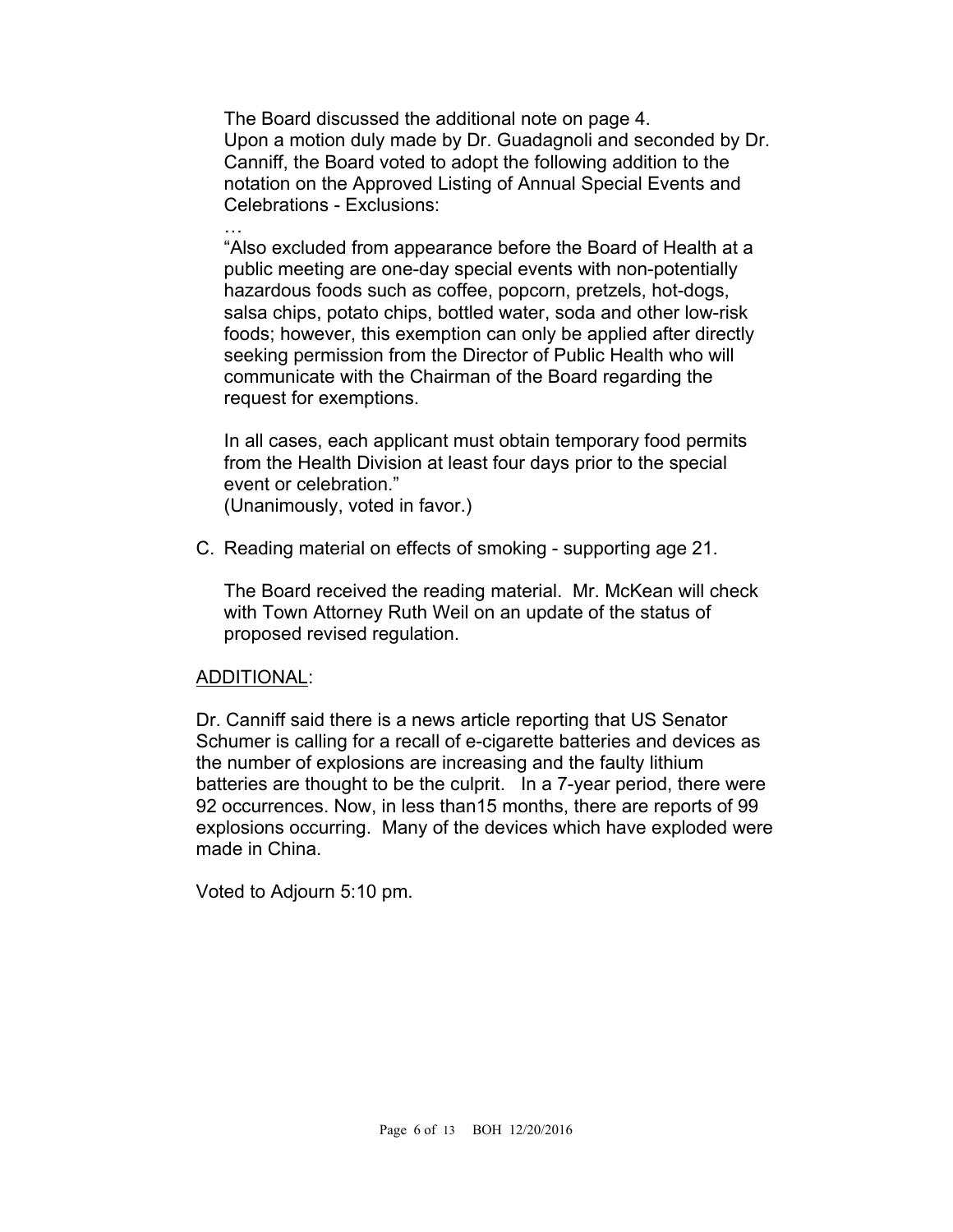**EXHIBIT A**

#### MONITORING PLAN FOR INNOVATIVE ALTERNATIVE SYSTEM

FOR: 1627 Phinney's Lane, Barnstable MAP / PARCEL 776-018

- (1) The wastewater effluent shall be tested quarterly for the first two years of operation for pH, Nitrates, CBOD. TSS, and TN.
- (2) After two years (after 8 tests are conducted), the applicant may request a reduction in testing to the Board of Health.
- (3) The applicant shall submit a copy of the signed two-year Operation and Maintenance Agreement (O&M) between the contractor and the homeowner to the Board of Health. The engineer or 0& M contractor shall conduct inspections to the I/A system a minimum of twice yearly.

SIGNATURE:

THOMAS SMITH Representing

OWNER: BONNIE SMITH

DATED: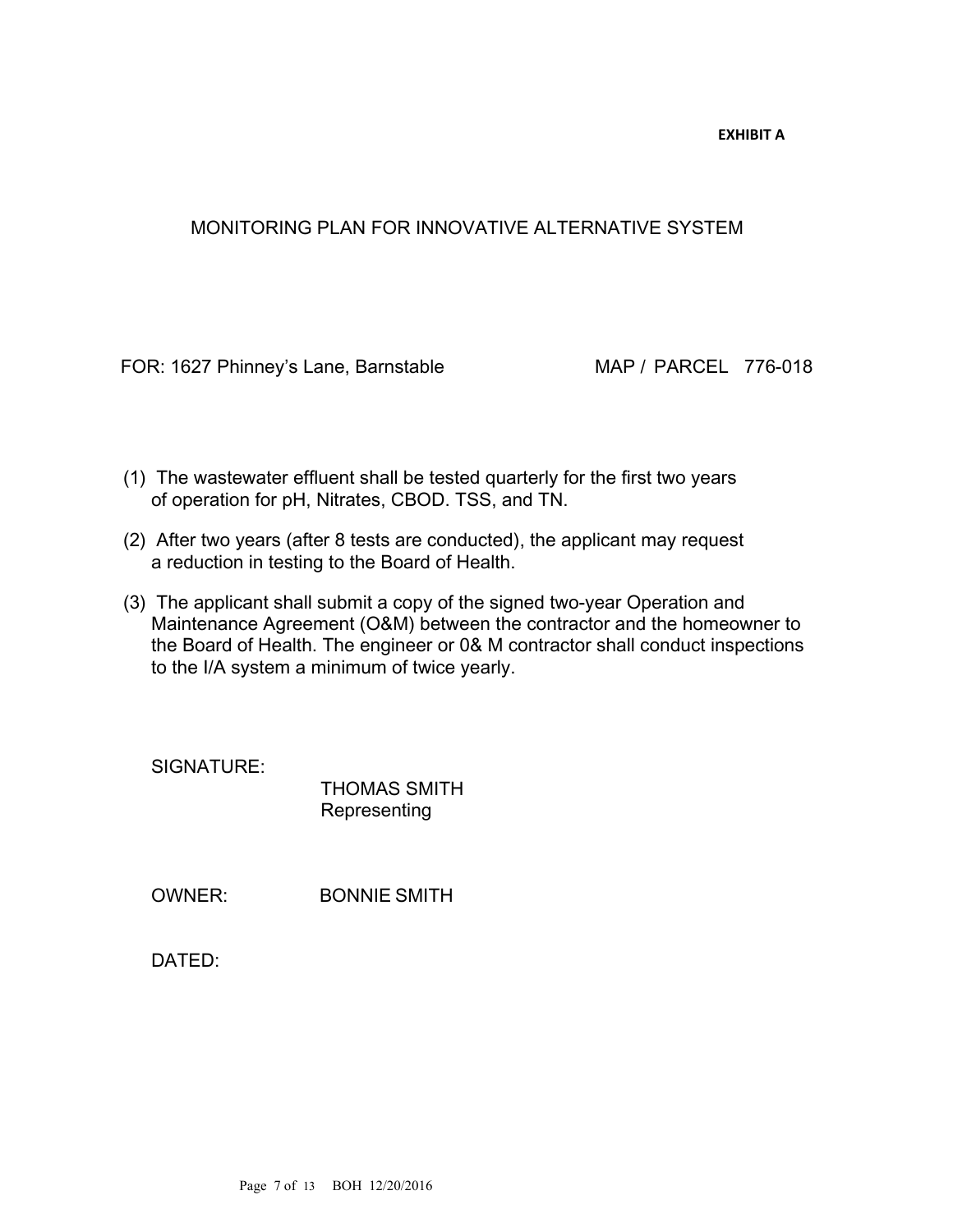#### **EXHIBIT B**



## **All Cape Environmental Services Inc.**

**P.O. Box 235 Yarmouth Port Ma. 02675-0235 www.allcaDeenvironmentalservice.com** 

**had with the step system proposed, is that it is filtered and the filter with grow a fixed film that will help in the reduction in BOD5. Should the need arise the proposed STEP system could be removed without disrupting flow.** 

**I would like to bring up that this system is situated on a 12 acre parcel and if it were residential housing there could be (in theory) 48 bedrooms without the requirement of treatment. This does not include the actual golf course which is 134 acres. So the mass daily load in that area is low, even when the system does not meet permit limits.** 

**Proposed monitoring plan of the system shall be as follows;**

- **• No monitoring from January until June 15** 
	- **June 15th Influent sampling of BOD5, TSS, NH4, and TKN, Effluent sampling of BOD5, TSS, TKN, NH4, N02, N03, Alkalinity, along with field sampling of DO, Turbidity, PH. Sludge Depth in FAST tank and Septic Tank. Step system report on flows and timer override events.**
- **• July 15th Influent Testing of BOD5 8i TSS, Effluent Testing of BOD5 & TSS, field sampling of DO, Turbidity,PH. Sludge Depth in FAST tank and Septic Tank. Step system report on flows and timer override events.**
- **• August 15th Influent sampling of BOD5, TSS, NH4, and TKN, Effluent sampling of BOD5, TSS, TKN, NH4,N02, N03, Alkalinity, along with field sampling of DO, Turbidity, PH. Sludge Depth in FAST tank and Septic Tank. Step system report on flows and timer override events.** 
	- **September 15th Influent sampling of BOD5, TSS, NH4, and TKN, Effluent sampling of BOD5, TSS, TKN, NH4, N02, N03, Alkalinity, along with field sampling of DO, Turbidity, PH. Sludge Depth in FAST tank and Septic Tank. Step system report on flows and timer override events.**
- **• September 16th thru December no testing**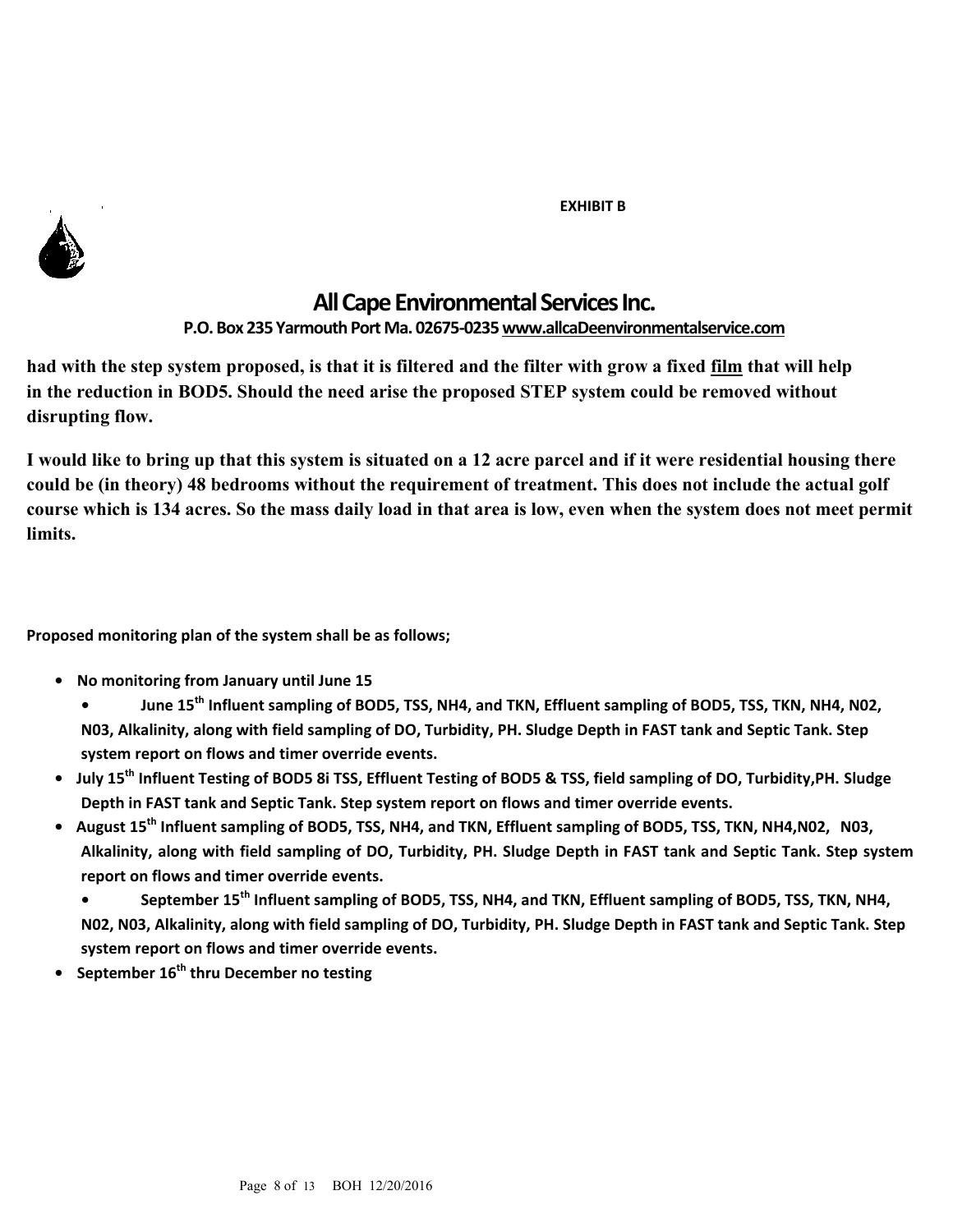#### **Mark Snyder 65 Sea Street Extension Hyannis MA 02601 (508)274-1433**

**11/27/16** 

**Town of Barnstable Board Of Health Attn: Dr. Paul Canniff, DMD Chairman of the Board of Health 200 Main Street Hyannis, MA 02601** 

**Dear Dr. Canniff,** 

 **I am writing to you concerning an extension to connect the building located at 65 Sea Street Extension, Hyannis, MA to the public sewer. The building is in the Donald Snyder Family Trust My father, Donald Snyder, died on 01/04/2016.** 

**I have enclosed a copy of a letter from the Board of Health from 11/26/2012 concerning the five year extension to connect the building to the public sewer granted to my father. It states that another extension can be requested.** 

**I met with Mr. David Anderson recently concerning this situation. He explained to me that there is still no sewer stub at our property line, which is part of the reason why the five year extension was granted n 11/26/2012. My understanding from talking to him is that nothing has changed with this situation.**

**The reason I am contacting you now is that I have a person who wants to join my practice. He is only interested in doing so if he can buy into the practice and buy the building. The man he hired to do the building inspection immediately brought up the issue of the connection to the public sewer. He said he would be interested in buying the building, but only if we can get another five year extension that can be transferred over to him should be buy the building. Otherwise, he is going to withdraw his offer.** 

**I would appreciate your thoughts on this issue. I look forward to hearing from you.** 

**Sincerelv.** 

**Mark Snyder**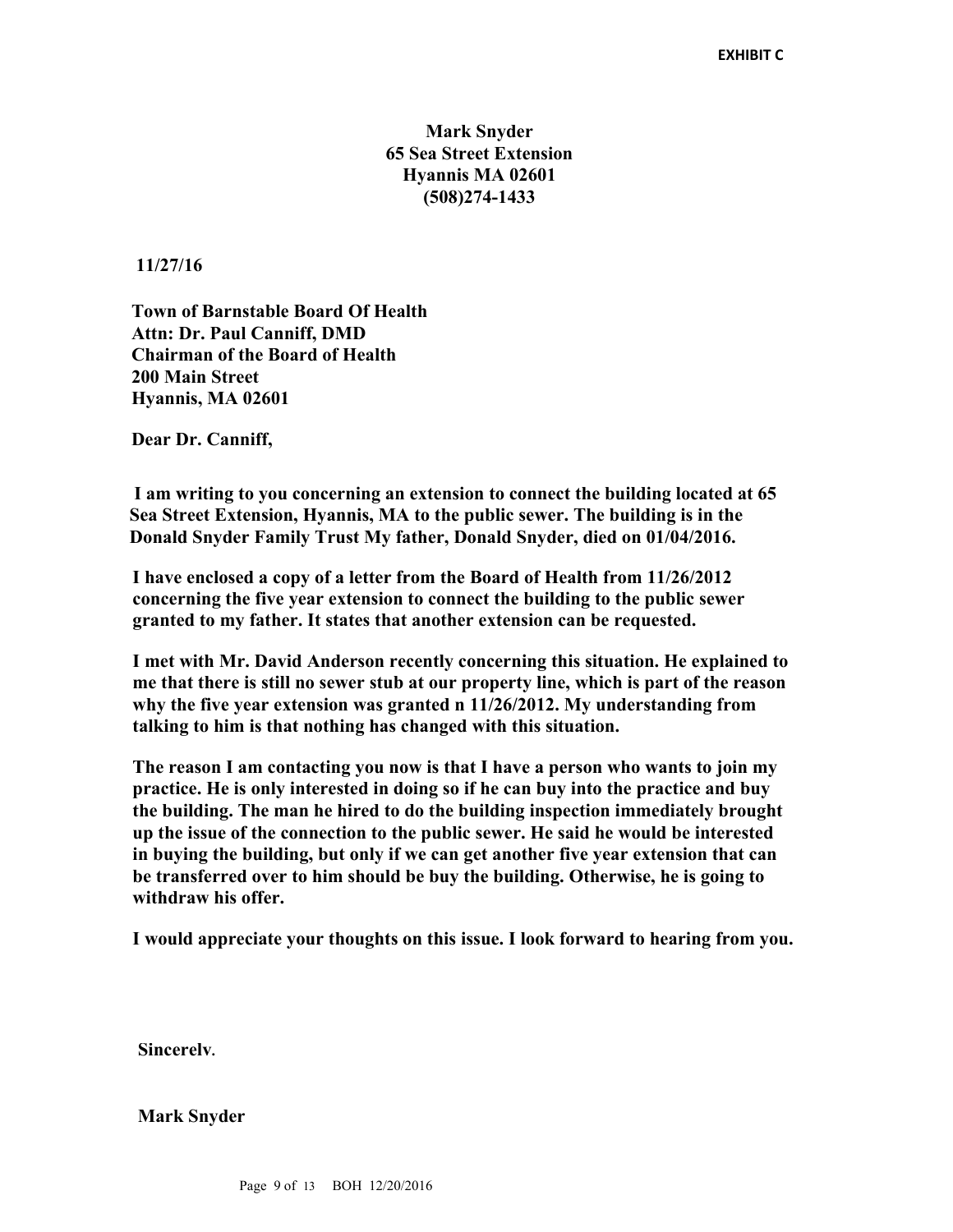#### **Approved Listing of Annual Special Events and Celebrations for the Purposes of Reviewing and Issuing Temporary Food Permits**

| Event                                                                                    | Date/Month   | Location                       | Contact                       |
|------------------------------------------------------------------------------------------|--------------|--------------------------------|-------------------------------|
| Ham & Bean Supper                                                                        | January      | Liberty Hall, 2150 Main St.    | Deb Lavoie 508 790-6272       |
|                                                                                          |              |                                |                               |
| Chicken Pie Supper                                                                       | February     | Liberty Hall, 2150 Main St.    | A1 Baker                      |
| Bams. County Council on Children Youth &<br>Families                                     | March        | Cape Cod Comm. College         | Ken Foster 508 737-4207       |
| Cape Cod 5K by Nauset                                                                    | March        | Village Green Hyannis          |                               |
| West Bams. Spaghetti Supper                                                              | March        | W. Bams. Fire Station          | Leonard Clark                 |
| Hyannis Rotary Club Home Show                                                            | April        | Bam. High School               | Hyannis Rotary Club           |
| March of Dimes Walk/America                                                              | April        | Lopes Field                    | Terry Moore                   |
| Multiple Sclerosis Society Walk                                                          | April        | Hyannis West Elem. School      | Vanesssa Normore              |
|                                                                                          |              |                                |                               |
| Best Buddies Friendship Ride                                                             | May          | Craigville Beach               |                               |
| Big Brothers-Big Sisters Family Picnic                                                   | May          | Maritime Museum                | Sheree Lancaster              |
| Cape Abilities Harbor Walk Fun Run                                                       | May          | Village Green, Hyannis         | Connie Blake                  |
| Cape Cod Annual Cuisine Scene Auction                                                    | May          | Cotuit Center for the Arts     | Creighton Peet (508) 472-7528 |
| Cape Cod Cares for the Troops                                                            | May          | Cape Town Plaza                | Ken Foster                    |
| Cape Cod Maritime Festival                                                               | May          | Aselton Park                   | Hope Ratner                   |
| Carnival (Fiesta Shows)                                                                  | May (6 days) | Cape Cod Mall Back Parking Lot |                               |
| Figawai Charity Ball                                                                     | May          | 35 Scudder Avenue              |                               |
| Liberty Hall Chicken Pie Dinner                                                          | May          | Liberty Hall, MM               | Charlie Thifault              |
| Marstons Mills River Day                                                                 | May          | Burgess Park, Rte. 149         | Deb Lavoie 508 790-6272       |
| Mobile Truck Festival                                                                    | May          | Melody Tent                    | Kevin Dubois                  |
| Multicultural Festival                                                                   | May          | Cape Cod Comm. College         | Krystal Knop                  |
| National MS Society - HYA Walk                                                           | May          | HYA W. Elem. School            | Emily Richardson              |
| River Day Festival                                                                       | May          | Marstons Mills Inn             | Deb Lavoie (508) 790-6272     |
| Special Olympics - MA                                                                    | May          | Barnstable High School         | Angela Cenzalli 857-998-8507  |
| USA Gymnastics Competition                                                               | May          | Horace Mann School             | Melissa Freedman              |
|                                                                                          |              |                                |                               |
| A Taste of Cotuit                                                                        | June         | Historical Society of Cotuit   | Bruce Wallin                  |
| Barnstable Youth Soccer (Season Jamboree) June                                           |              | CCC College                    | Jim Strickland 508 428-0180   |
| Barnstable Village Farmers Market [No Food Prep Allowed] June - Sept. Courthouse Complex |              |                                | Joe Berlandi                  |
| BARS Annual Tackle & Chowder Festival                                                    | June         | West Bams. Comm Center         | Jon Gorecki 508 775-6234      |
| Best Buddies Challenge                                                                   | June         | Craigville Beach               | Paul Curley 508 824-1773      |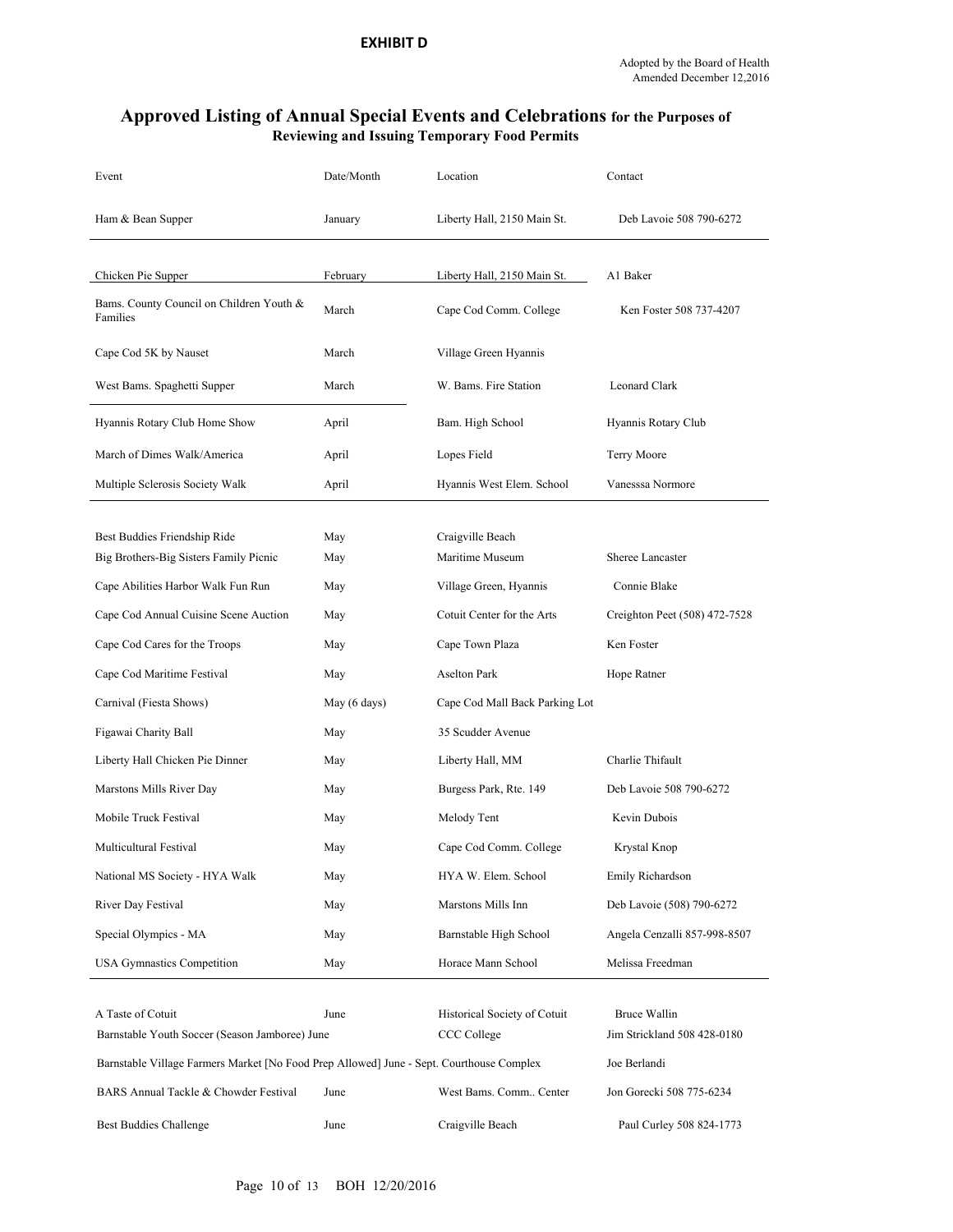Adopted by the Board of Health Amended December 12,2016

| Brazilian Festival                                           | June                  | St. Francis Xavier Church                                     | Augusto de Moura               |
|--------------------------------------------------------------|-----------------------|---------------------------------------------------------------|--------------------------------|
| Cape Cod Classics Car Show                                   | Weekly                | Behind CC Mall                                                | Don Rhodes 508 548-9588        |
| Cape Cod Life-Boat Show                                      | June                  | Hyannis Harbor                                                |                                |
| Cape Cod Life-Food and Wine Festival                         | June                  | Cotuit Center for the Arts                                    |                                |
| Cape Cod Maritime Festival<br>Carnival (Fiesta Shows)        | June<br>June (6 days) | Cape Cod Maritime Museum<br>135 South Street<br>Cape Cod Mall | Janet Preston                  |
| Centerville Merchants Appreciation Day                       | June                  | Centerville Shopping Center                                   | Ken Foster 508 737-4207        |
| Community Day                                                | June                  | Bam. Senior Center                                            | Madeline Noonan 508 862-4759   |
| Father's Day Classic Car Show                                | June                  | Main Street Hyannis                                           | Hyannis Chamber                |
| Gay Pride Rally                                              | June                  | 56 Barnstable Road                                            | Scott Fitzmaurice 508 564-0648 |
| Gifts By the Sea                                             | June                  | 239 Eel River Road                                            | Bam. Land Trust                |
| Holy Ghost Portuguese Feast                                  | June                  | 53 Main St. Cotuit                                            | Wayne Enos                     |
| Hyannis Open Streets                                         |                       | Three dates Per Year Main Street Hyannis                      | Elizabeth Wurbain              |
| Jailhouse Jams                                               | June                  | County Complex                                                | Robert Kelly                   |
| Long Table Event                                             | June                  | Main St., HYA                                                 | Elizabeth Wurfbain             |
| Lowell Park Celebration Day                                  | June                  | 58 Putnam Avenue                                              |                                |
| Mid-Cape Farmers Market [ No Food Prep Allowed] June-Sept.   |                       | Phinney's Lane, Cape Cod Beer                                 | <b>Beth Marcus</b>             |
| Osterville Farmers Market [ No Food Prep Allowed] June-Sept. |                       | Ost. Historical Mueum                                         | Osterville Hist. Society       |
| Outdoor Summer Bridal Show                                   | June                  | Hyannis Village Green                                         | Charlene Colon                 |
| Passion for Christ Festival                                  | July                  | Aselton Park                                                  | Vicky Van Sickle               |
| Santuit-Cotuit Historical Society                            | June                  | 1198 Main St. Cotuit                                          | Stephen Hemberger              |
| St. Francis Xavier Brazilian Fair                            | June                  | 357 S. St., HYA                                               | David Boucher                  |
| Sturgis Library Kids Carnival                                | June                  | 3090 Main St. Barnstable                                      | Lucy Loomis                    |
| Summer Fete En Plain Air                                     | June                  | Pastiche of Cape Cod                                          | Philip Wallace 508 280-1085    |
| Summer Sampler -Ost. Historical Society                      | June (or July)        | 155 West BayRd.                                               | Jennifer Williams              |
| Walk to End Homelessness                                     | June                  | Hyannis Village Green                                         | Noah Shelter                   |
| WCOD Chowder Festival                                        | June                  | Melody Tent                                                   | Jennifer Bedard 775-5678       |
|                                                              |                       |                                                               |                                |
| Alex's Lemonade Event<br>Annual Fishing Tournament           | July<br>July          | Baptist Church, Osterville<br>101 Bridge Street               | Tara Bedenkop                  |
| Cahoon Museum of American Art (Brush-off) July               |                       | Cotuit Village Green                                          | Cindy Nickerson (508) 771-4298 |
| Cape Cod Irish Festival                                      | July                  | Melody Tent, West Main St.                                    |                                |
| Cape Cod Classic Cars and Cycles Show                        | July                  | CC Mall Back Parking Lot                                      | Fed Jones                      |
| CCCC Tennis Challenge                                        | July                  | 22540 Iyannough Road                                          | Ken Foster (508) 737-4207      |
| CC Mall Carnival                                             | July                  | Rockwell Amusements                                           |                                |
| Chickens for Charity                                         | July                  | Methodist Church, 57 Pond St.Ost.                             | Jeanine Lennon                 |
| Chili Challenge                                              | July                  | Hyannis                                                       | Brad Goodwin (508) 778-2888    |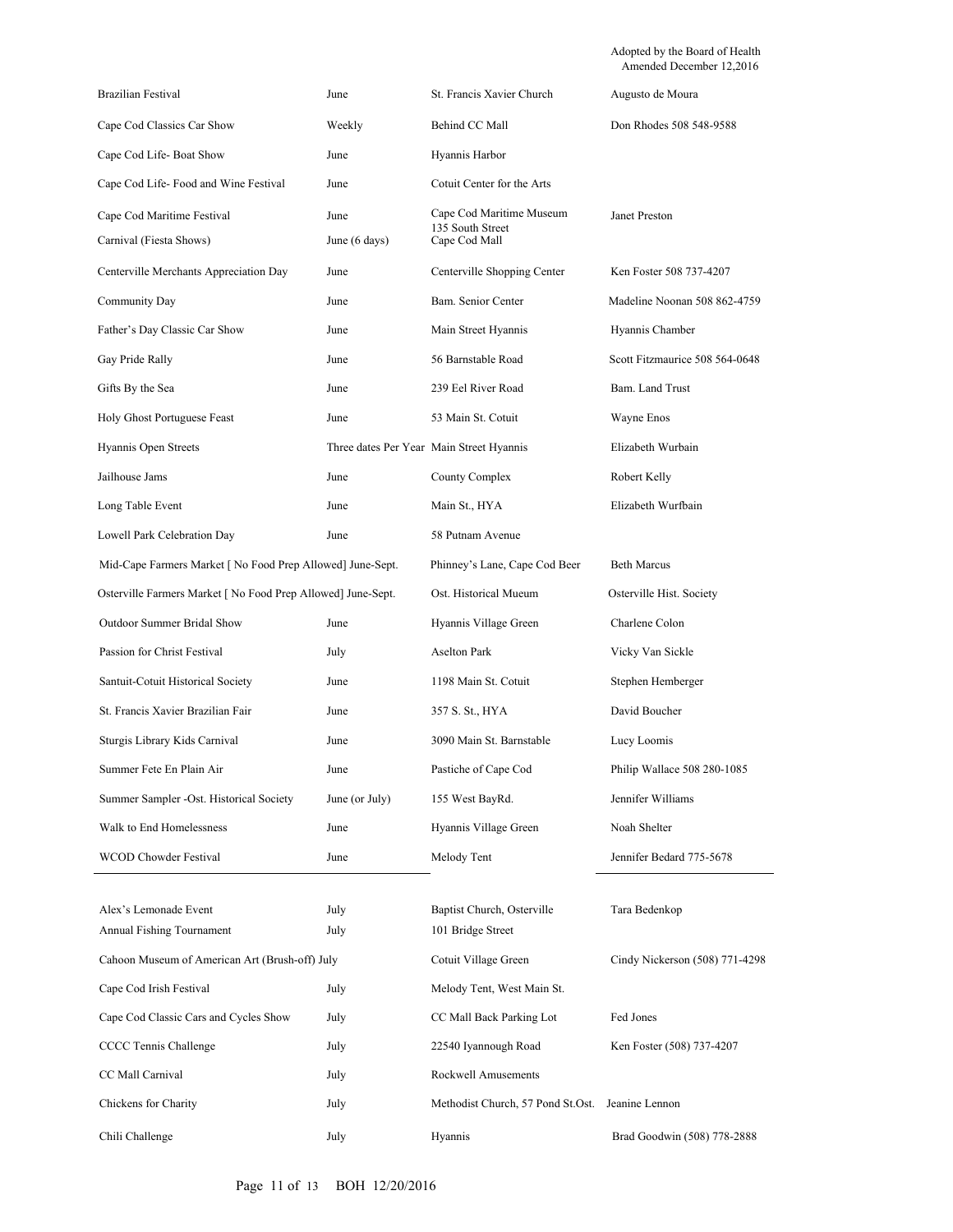| Circus                                                                    | July                                            | <b>CC MALL</b>                                    |                          |
|---------------------------------------------------------------------------|-------------------------------------------------|---------------------------------------------------|--------------------------|
| Ethnic Food Festival                                                      | July                                            | Zion Union Church                                 |                          |
| Fireworks [One Vendor Only Per Town Manager]                              |                                                 | Aselton Park, Hyannis                             | Town Manager             |
| Fourth of July Parade (Barns. Village)                                    | July                                            | Main Street, Millway Road (Hollow) BVCA Committee |                          |
| Fourth of July Parade (Cotuit)                                            | July                                            | 140 Oyster Road, Cotuit                           | Fire Chief Olsen         |
| Fourth of July Parade (Hyannis)                                           | July                                            | Main Street, Hyannis                              | Hyannis Chamber Road     |
| Fresh Holes Community Event                                               | July                                            | Fresh Holes Road                                  |                          |
| Grecian Festival                                                          | July                                            | St. George Greek Orth. Church                     | <b>Charles Constas</b>   |
| Hyannis Summer Arts & Crafts Festival                                     | July                                            | Village Green                                     | Terry Mullen             |
| <b>Irish Festival</b>                                                     | July                                            | Melody Tent                                       |                          |
| Rids Day                                                                  | July                                            | High School                                       | <b>Barnstable Police</b> |
| Kids Fair                                                                 | July                                            | Village Green.                                    | Cape Cod Child Dev.      |
| Love Local Fest                                                           | July (Three Dates)                              | Aselton Park                                      | Amanda Converse          |
| Osterville Rotary Club Blue Fish and Striped July Bass Fishing Tournament |                                                 | Wianno Yacht Club, 101 Bridge St.                 | Rebecca Richardson       |
| Passion for the Christ Festival                                           | July                                            | <b>Aselton Park</b>                               | Vicky Van Sickle         |
| Pigs and Pearls - Ost. Historical Museum                                  | July                                            | Osterville Historical Museum                      |                          |
| Red Cross Road Race                                                       | July                                            | Hyannis Village Green                             |                          |
| Rotary Club of Osterville                                                 | July                                            | Wianno Yacht Club,                                |                          |
| Summer Sampler- Osterville Hist. Society                                  | July                                            | 155 West Bay Road                                 | Jennifer Williams        |
| Taste of Cape Cod- Cotuit Historical Society                              | July                                            | 1148 Main St. Cotuit                              | Stephen Hemberger        |
|                                                                           |                                                 |                                                   |                          |
| Battle Zone at the Tent                                                   | August                                          | Melody Tent                                       | Steven Kelly             |
| Castleberry Fairs                                                         | August                                          | Hyannis Village Green                             | Terry Mullen             |
| Chips House- Old Home Week Road Race                                      | August                                          | Covell's Beach                                    |                          |
| Contractor Event                                                          | August                                          | Mid-Cape Home Center                              | Brian Keyes              |
| Cotuit Arts and Crafts Festival                                           | August                                          | Cotuit Village Green                              |                          |
| Field Day and Veterans Awareness Fair                                     | August                                          | Hyannis Village Green                             |                          |
| Fine Arts and Crafts Show                                                 | August                                          | 50 Ost.-W.Barns. Rd.                              | James Sanborn            |
| Love Local Fest                                                           | August (3 Times per Year) Hyannis Village Green |                                                   | Amanda Converse          |
| Love Yoga Fest                                                            | August                                          | <b>Aselton Park</b>                               |                          |
| Music in the Village                                                      | August                                          | Courthouse Complex                                | Robert Kelly             |
| Pops by the Sea (Boston Pops)                                             | August                                          | Hyannis Village Green                             | Arts Foundation          |
| Sturgis Public Library Antique Show                                       | August                                          | <b>BWB</b> School                                 | Jan Gow                  |
| Summer Soiree at Long Pasture                                             | August                                          | Long Pasture                                      | Heidi Filmcr-Gallaghcr   |
| West Barnstable Village Fair                                              | August                                          | Community Center, W. Bams,                        | Kris Clark 790-6272      |
| WOMR Food, Wine, and Music Festival                                       | August                                          | Melody Tent                                       | Bob Sea & Tom Conklin    |